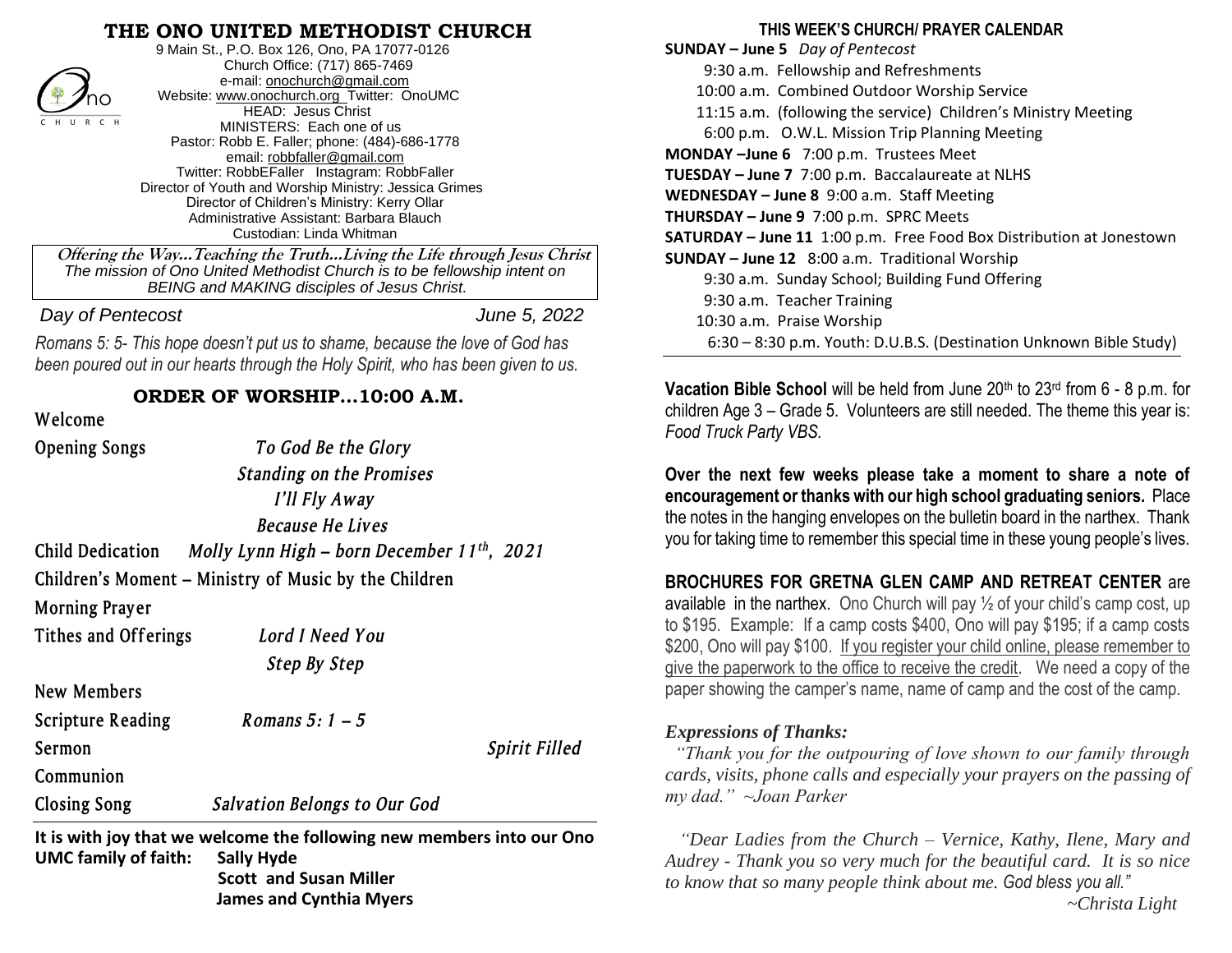# *Worship Songs*

#### **To God Be The Glory**

To God be the glory great things He has done So loved He the world that He gave us His Son Who yielded His life an atonement for sin And opened the life gate that all may go in *Praise the Lord praise the Lord Let the earth hear His voice Praise the Lord praise the Lord Let the people rejoice O come to the Father through Jesus the Son And give Him the glory great things He has done* Great things He has taught us Great things He has done And great our rejoicing through Jesus the Son But purer and higher and greater will be Our wonder our transport when Jesus we see

#### **Standing On The Promises**

Standing on the promises of Christ my King Through eternal ages let His praises ring Glory in the highest I will shout and sing Standing on the promises of God *Standing , standing Standing on the promises of God my Savior Standing , standing I'm standing on the promises of God* Standing on the promises of Christ the Lord Bound to Him eternally by love's strong cord Overcoming daily with the Spirit's Sword Standing on the promises of God Standing on the promises I cannot fall List'ning ev'ry moment to the Spirit's call Resting in my Savior as my All in All Standing on the promises of God

## **I'll Fly Away**

Some glad morning when this life is o'er I'll fly away To a home on God's celestial shore I'll fly away *I'll fly away O glory I'll fly away When I die hallelujah by and by I'll fly away* When the shadows of this life have grown I'll fly away Like a bird from prison bars has flown I'll fly away

### **Because He Lives**

*Because He lives I can face tomorrow Because He lives all fear is gone Because I know He holds the future And life is worth the living Just because He lives*

## **Lord I Need You**

Lord I come I confess Bowing here I find my rest And without You I fall apart You're the one that guides my heart *Lord I need You oh I need You Ev'ry hour I need You My one defense my righteousness Oh God how I need You* Where sin runs deep Your grace is more Where grace is found is where You are And where You are Lord I am free Holiness is Christ in me Where You are Lord I am free Holiness is Christ in me *So teach my song to rise to You When temptation comes my way And when I cannot stand I'll fall on You Jesus You're my hope and stay And when I cannot stand I'll fall on You Jesus You're my hope and stay*